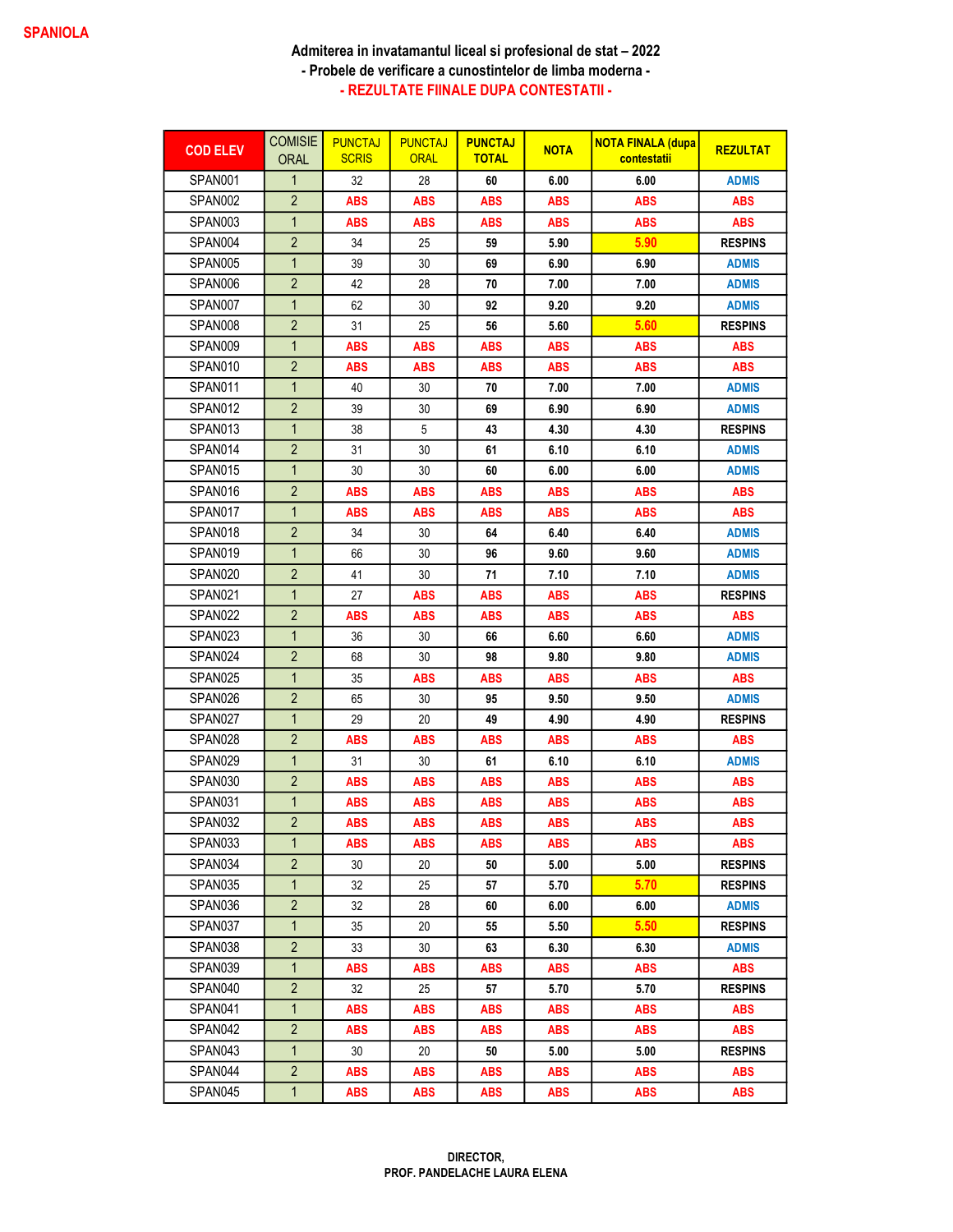## Admiterea in invatamantul liceal si profesional de stat – 2022 - Probele de verificare a cunostintelor de limba moderna - - REZULTATE FIINALE DUPA CONTESTATII -

| <b>COD ELEV</b> | <b>COMISIE</b><br><b>ORAL</b> | <b>PUNCTAJ</b><br><b>SCRIS</b> | <b>PUNCTAJ</b><br><b>ORAL</b> | <b>PUNCTAJ</b><br><b>TOTAL</b> | <b>NOTA</b> | <b>NOTA FINALA (dupa</b><br>contestatii | <b>REZULTAT</b> |
|-----------------|-------------------------------|--------------------------------|-------------------------------|--------------------------------|-------------|-----------------------------------------|-----------------|
| SPAN046         | $\overline{2}$                | 32                             | 25                            | 57                             | 5.70        | 5.70                                    | <b>RESPINS</b>  |
| SPAN047         | $\mathbf{1}$                  | 51                             | 25                            | 76                             | 7.60        | 7.60                                    | <b>ADMIS</b>    |
| SPAN048         | $\overline{2}$                | 63                             | 30                            | 93                             | 9.30        | 9.30                                    | <b>ADMIS</b>    |
| SPAN049         | $\mathbf{1}$                  | 39                             | 30                            | 69                             | 6.90        | 6.90                                    | <b>ADMIS</b>    |
| SPAN050         | $\overline{2}$                | 59                             | 30                            | 89                             | 8.90        | 8.90                                    | <b>ADMIS</b>    |
| SPAN051         | $\mathbf{1}$                  | ABS                            | <b>ABS</b>                    | <b>ABS</b>                     | <b>ABS</b>  | <b>ABS</b>                              | <b>ABS</b>      |
| SPAN052         | $\overline{2}$                | 31                             | 25                            | 56                             | 5.60        | 5.60                                    | <b>RESPINS</b>  |
| SPAN053         | $\mathbf{1}$                  | 35                             | 25                            | 60                             | 6.00        | 6.00                                    | <b>ADMIS</b>    |
| SPAN054         | $\overline{2}$                | 32                             | 25                            | 57                             | 5.70        | 5.70                                    | <b>RESPINS</b>  |
| SPAN055         | $\mathbf{1}$                  | 37                             | 30                            | 67                             | 6.70        | 6.70                                    | <b>ADMIS</b>    |
| SPAN056         | $\overline{2}$                | 64                             | 30                            | 94                             | 9.40        | 9.40                                    | <b>ADMIS</b>    |
| SPAN057         | $\mathbf{1}$                  | ABS                            | <b>ABS</b>                    | <b>ABS</b>                     | <b>ABS</b>  | <b>ABS</b>                              | <b>ABS</b>      |
| SPAN058         | $\overline{2}$                | 24                             | 20                            | 44                             | 4.40        | 4.40                                    | <b>RESPINS</b>  |
| SPAN059         | 1                             | ABS                            | ABS                           | <b>ABS</b>                     | ABS         | <b>ABS</b>                              | <b>ABS</b>      |
| SPAN060         | $\overline{2}$                | ABS                            | <b>ABS</b>                    | <b>ABS</b>                     | <b>ABS</b>  | <b>ABS</b>                              | <b>ABS</b>      |
| SPAN061         | $\mathbf{1}$                  | 46                             | 28                            | 74                             | 7.40        | 7.40                                    | <b>ADMIS</b>    |
| SPAN062         | $\overline{2}$                | 46                             | 30                            | 76                             | 7.60        | 7.60                                    | <b>ADMIS</b>    |
| SPAN063         | $\mathbf{1}$                  | <b>ABS</b>                     | <b>ABS</b>                    | <b>ABS</b>                     | ABS         | <b>ABS</b>                              | <b>ABS</b>      |
| SPAN064         | $\overline{2}$                | 33                             | 30                            | 63                             | 6.30        | 6.30                                    | <b>ADMIS</b>    |
| SPAN065         | $\mathbf{1}$                  | 44                             | 30                            | 74                             | 7.40        | 7.40                                    | <b>ADMIS</b>    |
| SPAN066         | $\overline{2}$                | ABS                            | <b>ABS</b>                    | <b>ABS</b>                     | <b>ABS</b>  | <b>ABS</b>                              | <b>ABS</b>      |
| SPAN067         | $\mathbf{1}$                  | 32                             | 25                            | 57                             | 5.70        | 5.70                                    | <b>RESPINS</b>  |
| SPAN068         | $\sqrt{2}$                    | 58                             | 30                            | 88                             | 8.80        | 8.80                                    | <b>ADMIS</b>    |
| SPAN069         | 1                             | ABS                            | <b>ABS</b>                    | <b>ABS</b>                     | <b>ABS</b>  | <b>ABS</b>                              | <b>ABS</b>      |
| SPAN070         | $\overline{2}$                | 26                             | 30                            | 56                             | 5.60        | 5.60                                    | <b>RESPINS</b>  |
| SPAN071         | $\mathbf{1}$                  | 37                             | <b>ABS</b>                    | <b>ABS</b>                     | <b>ABS</b>  | <b>ABS</b>                              | <b>RESPINS</b>  |
| SPAN072         | $\overline{2}$                | 26                             | 25                            | 51                             | 5.10        | 5.10                                    | <b>RESPINS</b>  |
| SPAN073         | 1                             | 46                             | 30                            | 76                             | 7.60        | 7.60                                    | <b>ADMIS</b>    |
| SPAN074         | $\overline{2}$                | 47                             | 30                            | 77                             | 7.70        | 7.70                                    | <b>ADMIS</b>    |
| SPAN075         | $\mathbf{1}$                  | 28                             | <b>ABS</b>                    | ABS                            | <b>ABS</b>  | <b>ABS</b>                              | <b>RESPINS</b>  |
| SPAN076         | $\overline{2}$                | 38                             | 30                            | 68                             | 6.80        | 6.80                                    | <b>ADMIS</b>    |
| SPAN077         | $\mathbf{1}$                  | 59                             | 30                            | 89                             | 8.90        | 8.90                                    | ADMIS           |
| SPAN078         | $\overline{2}$                | <b>ABS</b>                     | <b>ABS</b>                    | <b>ABS</b>                     | <b>ABS</b>  | <b>ABS</b>                              | <b>ABS</b>      |
| SPAN079         | $\mathbf{1}$                  | 32                             | 30                            | 62                             | 6.20        | 6.20                                    | <b>ADMIS</b>    |
| SPAN080         | $\overline{2}$                | 63                             | 30                            | 93                             | 9.30        | 9.30                                    | <b>ADMIS</b>    |
| SPAN081         | $\mathbf{1}$                  | ABS                            | ABS                           | ABS                            | ABS         | <b>ABS</b>                              | <b>ABS</b>      |
| SPAN082         | $\overline{2}$                | 60                             | 30                            | 90                             | 9.00        | 9.00                                    | <b>ADMIS</b>    |
| SPAN083         | 1                             | ABS                            | ABS                           | <b>ABS</b>                     | ABS         | <b>ABS</b>                              | <b>ABS</b>      |
| SPAN084         | $\overline{2}$                | 23                             | ABS                           | <b>ABS</b>                     | ABS         | <b>ABS</b>                              | <b>RESPINS</b>  |
| SPAN085         | $\mathbf{1}$                  | <b>ABS</b>                     | ABS                           | ABS                            | <b>ABS</b>  | <b>ABS</b>                              | <b>ABS</b>      |
| SPAN086         | $\overline{2}$                | 46                             | 30                            | 76                             | 7.60        | 7.60                                    | <b>ADMIS</b>    |
| SPAN087         | $\mathbf{1}$                  | 33                             | 25                            | 58                             | 5.80        | 5.80                                    | <b>RESPINS</b>  |
| SPAN088         | $\overline{2}$                | <b>ABS</b>                     | <b>ABS</b>                    | <b>ABS</b>                     | <b>ABS</b>  | <b>ABS</b>                              | <b>ABS</b>      |
| SPAN089         | $\mathbf{1}$                  | <b>ABS</b>                     | <b>ABS</b>                    | <b>ABS</b>                     | <b>ABS</b>  | ABS                                     | <b>ABS</b>      |
| SPAN090         | $\overline{2}$                | ABS                            | ABS                           | <b>ABS</b>                     | <b>ABS</b>  | <b>ABS</b>                              | <b>ABS</b>      |